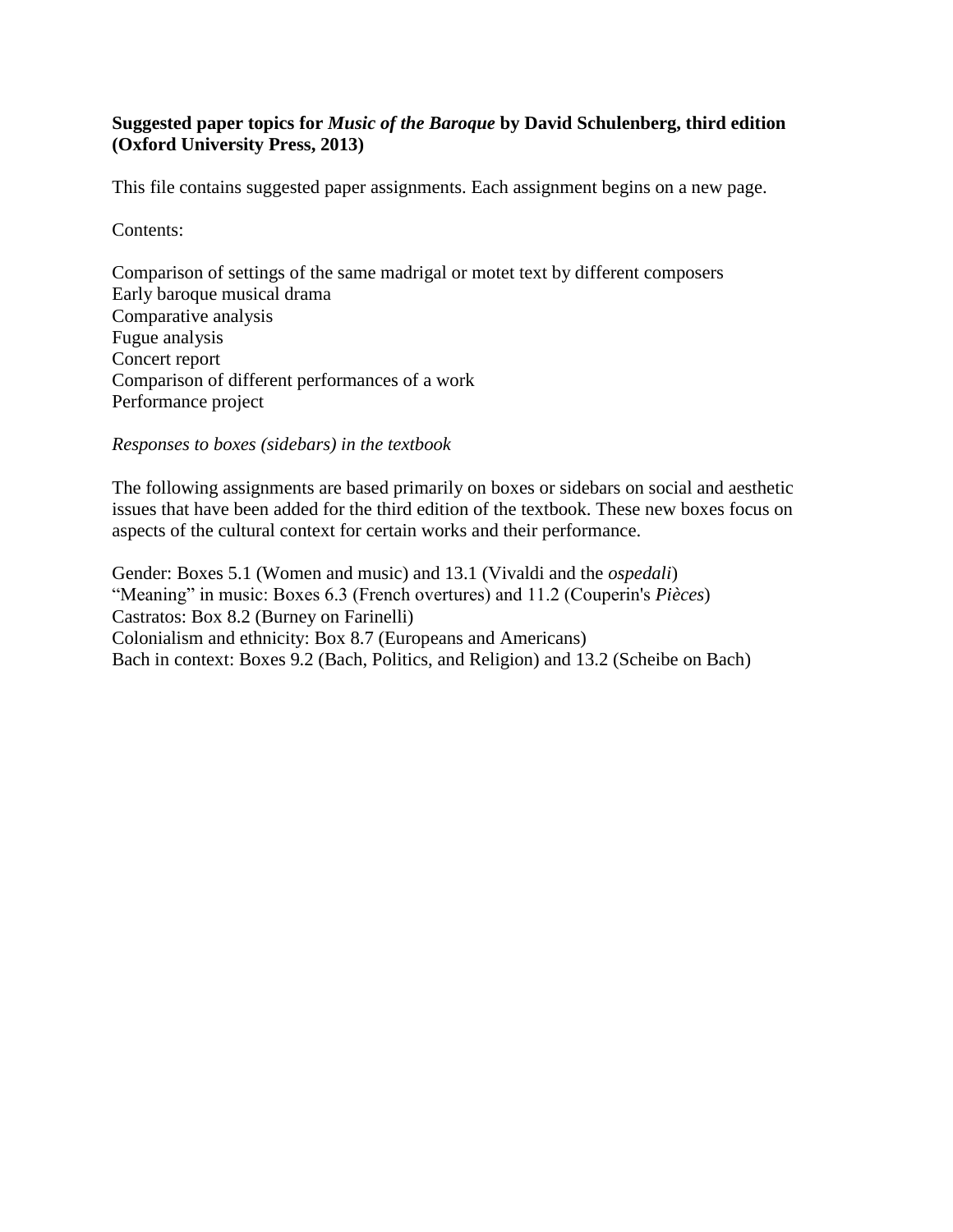#### **Comparison of settings of the same motet or madrigal text by different composers**

Composers of the late Renaissance and Baroque often wrote musical settings of favorite texts that had been previously set to music by other composers. Most of the motets and madrigals in our textbook set texts that were also used in other musical compositions. In this paper you will compare one of the settings from the textbook with another setting of the same text:

Text 1: *Dum complerentur* Setting in textbook by: Palestrina Alternate setting: also by Palestrina, but in four voices instead of six *Note: Palestrina also composed a parody mass, based on the six-part motet Dum complerentur.*

Text 2: *Timor et tremor* Setting in textbook by: Lassus Alternate setting by: Giovanni Gabrieli

Text 3: *Luci serene* Setting in textbook by: Monteverdi Alternate setting by: Gesualdo

Text 4: *Sfogava con le stelle* Setting in textbook by: Caccini Alternate setting by: Monteverdi

You will first have to choose one of the four texts listed above, then find a score and a recording of the alternate setting (for scores, start by looking in the composer work-lists in *Grove*).

Your comparison might focus on two aspects of each work: (1) the musical setting and (2) the use of musical rhetoric. Musical "setting" includes such things as the ensemble for which the work is written (how many and what types of voices and instruments), the texture, the presence or absence of virtuoso writing, and other aspects of the music. Musical rhetoric involves the relationships between the music and the text (see textbook, Box 2.1).

Be sure to mention points of similarity as well as points of difference between the two works. You might also consider which of the two settings is more effective, or whether each composer has chosen to bring out different aspects of the text.

Whichever option you select, be sure to cite specific passages from both works. To cite a passage, identify the measure number and the voice or part to which you are referring, as well as the word or phrase from the text that is being sung at that point (refer to the words in the original language). For this paper it is not necessary to do any outside reading or research, but if you do use material from outside sources you must cite the latter, using footnotes in an acceptable format.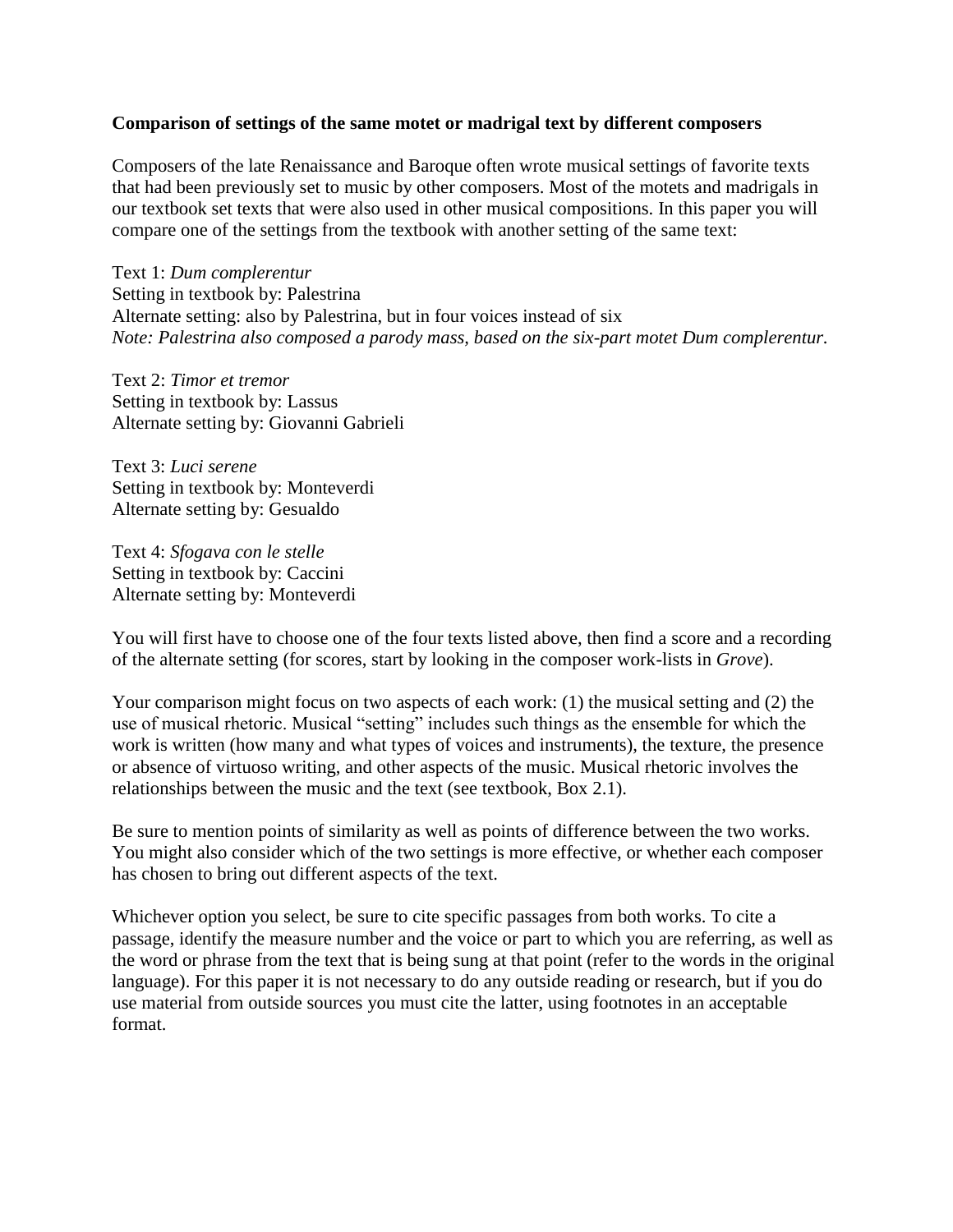# **Early Baroque musical drama**

In this paper you will examine a selection of your choice from one of the stage works by Monteverdi discussed in the textbook: *Orfeo,* the *Combattimento,* and *Poppea.* Please select any one of the following segments from these works (only *Orfeo* is included in the anthology):

*Orfeo:* messenger scene (Selection 5b, mm. 15–152) *Orfeo:* Orfeo's lament and following chorus (selection 5b, mm. 171–247) *Combattimento:* the invocation of Night ("Notte, che nel profundo oscuro seno" to "Splenda del fosco tuo l'alta memoria," mm. 73–133) *Combattimento:* the second battle and the fatal wounding of Clorinda ("Torna l'ira nei cori e li trasporta" to "Morirsi e'l piè le manca egro e languente," mm. 299–340) *Poppea:* Nero's debate with Seneca (Act 1, scene 9) *Poppea:* the death of Seneca (Act 2, scene 3)

The object of this paper is to discover not only how Monteverdi treats individual words or lines of poetry, but also how he shapes an entire scene through changes in the musical style, texture, or pacing. You might use the list of items below as an outline for your paper. Items 2–4 include numerous questions, but you need not address all of them. Throughout the paper, be sure to refer to specific examples in the musical score, and always mention the measure number(s) and the words in the Italian text for each musical passage that you discuss.

**1. Statement of topic.** Identify the composer, the work, and the performing forces (voices and instruments for which it is written). Give an approximate date of composition and any other essential historical background. Name the author of the poetic text and give crucial information about the latter.

**2. Plot and action.** What portion of the work are you analyzing? In this portion of the work, where does the action take place; which characters are involved? What crucial events take place?

**3. Music: general description.** Does this portion of the work comprise distinct sections? What genre does each section represent (recitative, aria, etc.)? What is the scoring of each section (which voices and instruments participate)? Does any section fall into a standard form, such as ABA (da capo) form or strophic aria form?

**4. Music and text.** Can you relate anything in the music to individual words or phrases in the text, or to particular events in the action? For example, does the music employ instances of word painting, long melismas, or unusual harmonies? On what words do those devices fall? Do changes in scoring, tonality (key), meter, or the style of the vocal writing accompany events in the action? Are there any particularly striking moments in the music that merit detailed description?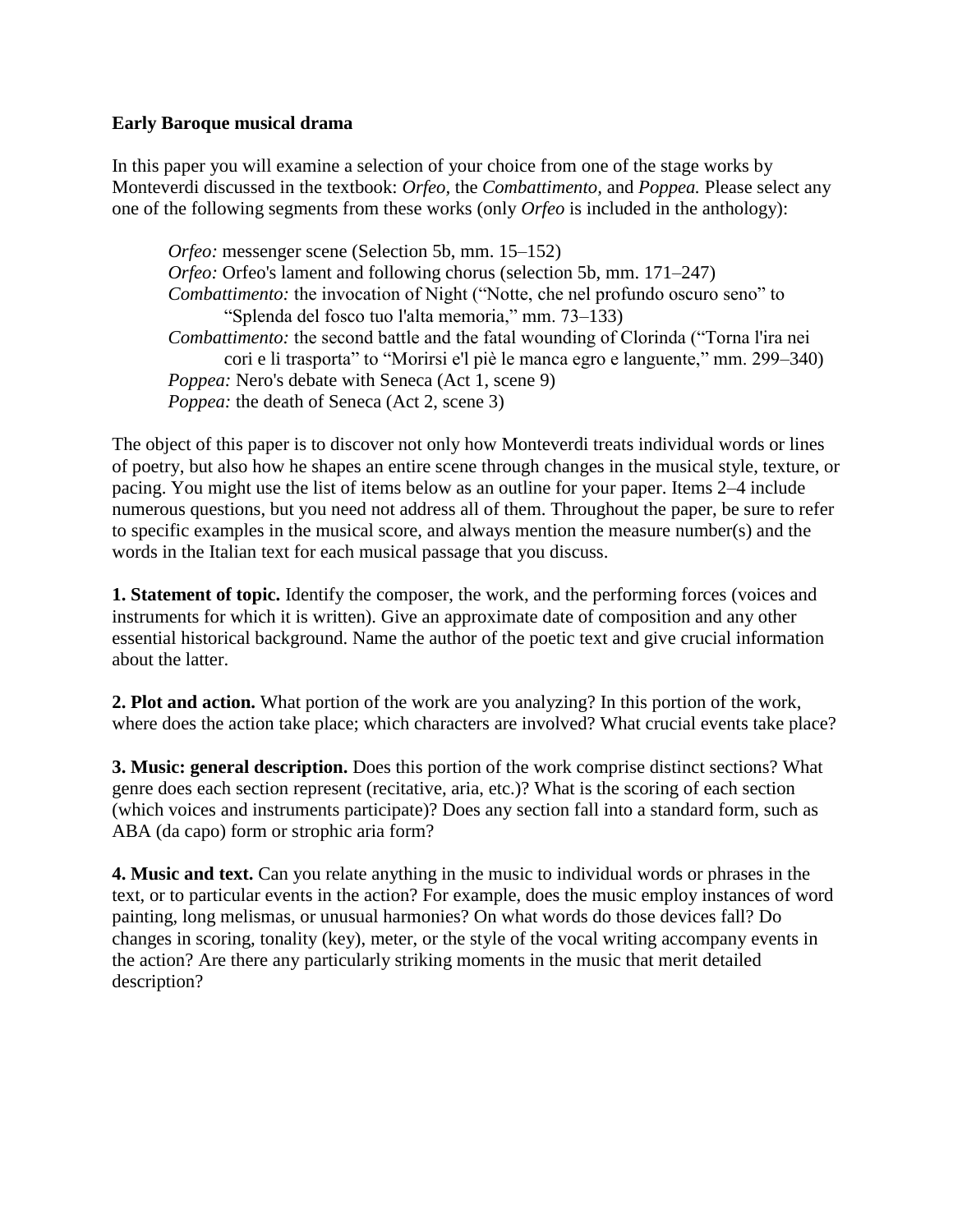# **Comparative analysis**

The distinction between French and Italian style is crucial for understanding Baroque music. In this paper you will compare examples of vocal or instrumental works from the two traditions, considering the differences between French and Italian approaches to musical style. Your approach will depend on whether you choose vocal or instrumental works. For a summary of distinctions between French and Italian style, see Box 8.1 in the textbook. This box focuses on opera, but most of the items listed apply to other types of music as well.

*Option 1: vocal.* Compare an aria from an Italian-style work of the later Baroque with a substantial air or aria-like passage from a contemporary French-style work. Italian-style arias are those in the works by Alessandro Scarlatti, Handel (both opera and oratorio), and Bach (cantata). Comparable passages in the French style can be found in the works by Lully, Charpentier, and Rameau. You may also select works not discussed in the textbook.

You might first identify several specifically Italian and French features, respectively, in each work. Consider such elements of style as:

musical form expressive treatment of the text presence or absence of ornament signs and embellishments special features of the vocal writing. use of instruments

You might conclude by giving your judgement of the overall success of each selection in conveying the emotions and dramatic action (if any) inherent in the text.

*Option 2: instrumental.* Compare two instrumental compositions belonging to the same or similar genres. You might select two sonatas, two suites, two concertos or sinfonias, or two fugues. In the case of multi-movement works, you need not consider all movements. You may include one work that is not from the syllabus for this course.

Your discussion should include, but should not be limited to, your identification of French and Italian characteristics within each work, bearing in mind that even a work in an Italian genre such as the sonata or the concerto can contain elements of French style, such as a dance rhythm. Other topics to consider include:

form harmony and modulation presence or absence of ornament signs and embellishments

the use of particular instrumental devices or techniques

You might conclude by giving your evaluation of how successfully each work achieves what you consider to be its expressive or dramatic goals.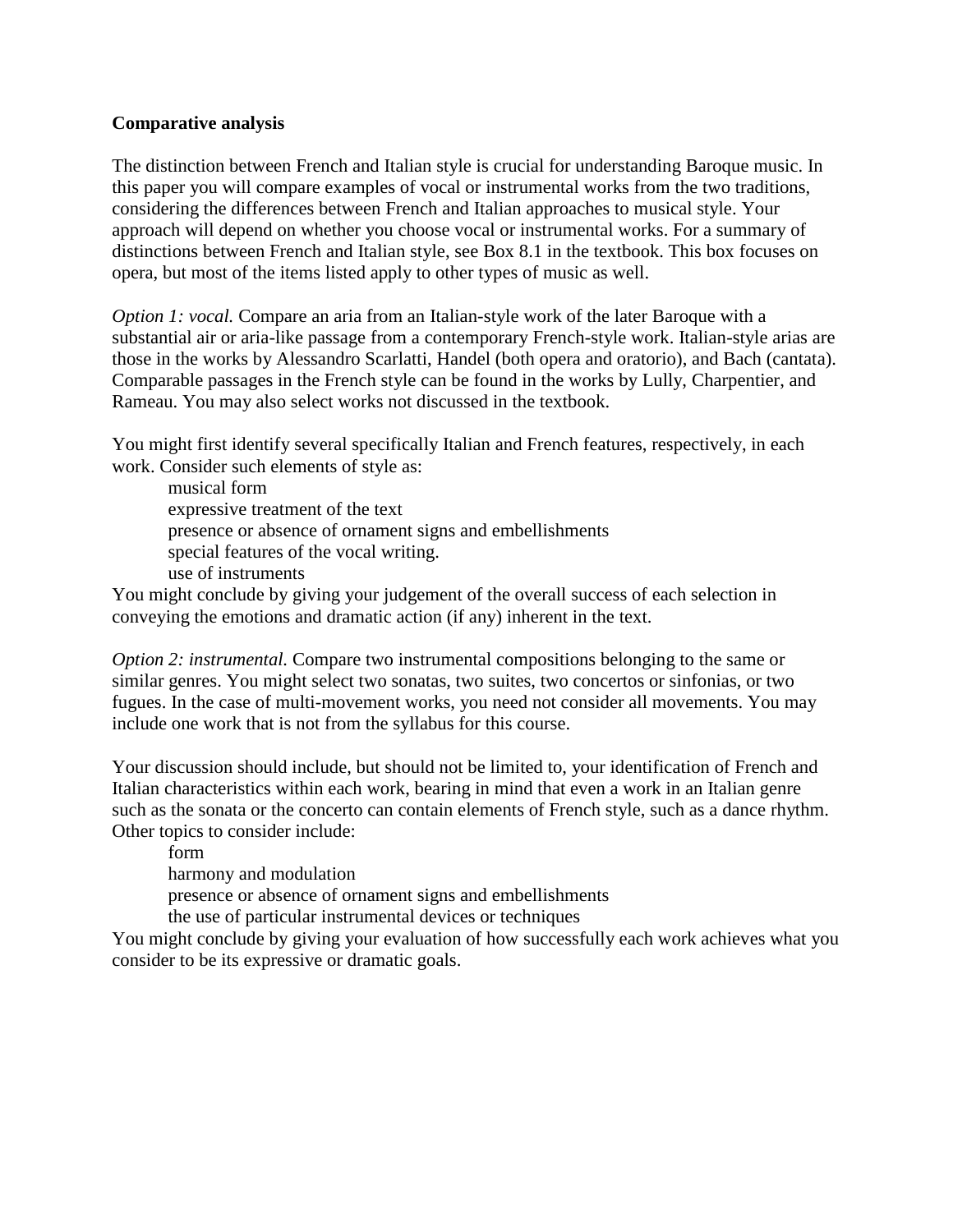### **Fugue analysis**

In this assignment you will analyze the fugue in B-flat major (no. 21) from Part 1 of J. S. Bach's *Well-Tempered Clavier*. You should begin by printing two copies of the score, one for your own use and one to hand in as described below. You will be turning in (1) a marked copy of the score, (2) a diagram or chart showing the form of the piece, and (3) a commentary three double-spaced pages in length. If you are unsure of the meaning of any terms used in this assignment, please review Box 11.1 in the textbook.

1. Begin by listening to the piece while following the score. Then

(a) mark in the score all complete entries of the subject: place brackets or parentheses at the beginning and end of each statement. Label each such statement with the name of the voice (soprano, alto, or bass) and the key in which it occurs

(b) Next, do the same for any countersubject(s), labeling each statement of the first countersubject with the numeral 1, the second with 2, and so on.

(c) When you are finished, you may discover that there are passages from which the subject is absent. If these passages are more than a measure or two in length, label them as episodes.

(d) Finally, mark each cadence by drawing an arrow from the dominant note to the tonic note in the bass line where each cadence occurs. Label each cadence with an upper- or lowercase letter to indicate the key (major or minor) at that point in the piece.

2. Next, make a chart comparable to the one given in the textbook for the fugue in G (Table 11.2. Use the same format and abbreviations employed in the textbook. You may find that the present fugue has special features not found in the one in G; if so, feel free devise your own way of illustrating these features in your chart.

3. Finally, write a three-page commentary explaining your chart. Begin by describing the subject and any countersubject(s) or other recurring thematic material in the work. Be sure to mention the location in the score of each item that you describe: identify both the measure number and the voice (e.g., soprano, bass) in which it occurs.

Also please explain the structure of the fugue as depicted in your chart. Mention:

the number of expositions and episodes the pattern of the modulations and any special features, such as: second subjects multiple countersubjects inversions of any subject or countersubject strettos sequences based on motives drawn from the subject or countersubject.

Many Bach fugues contain an episode that is restated several times. Please identify by measure number any recurring episodes in this fugue. Also describe any alterations that the episode undergoes (for example, transposition).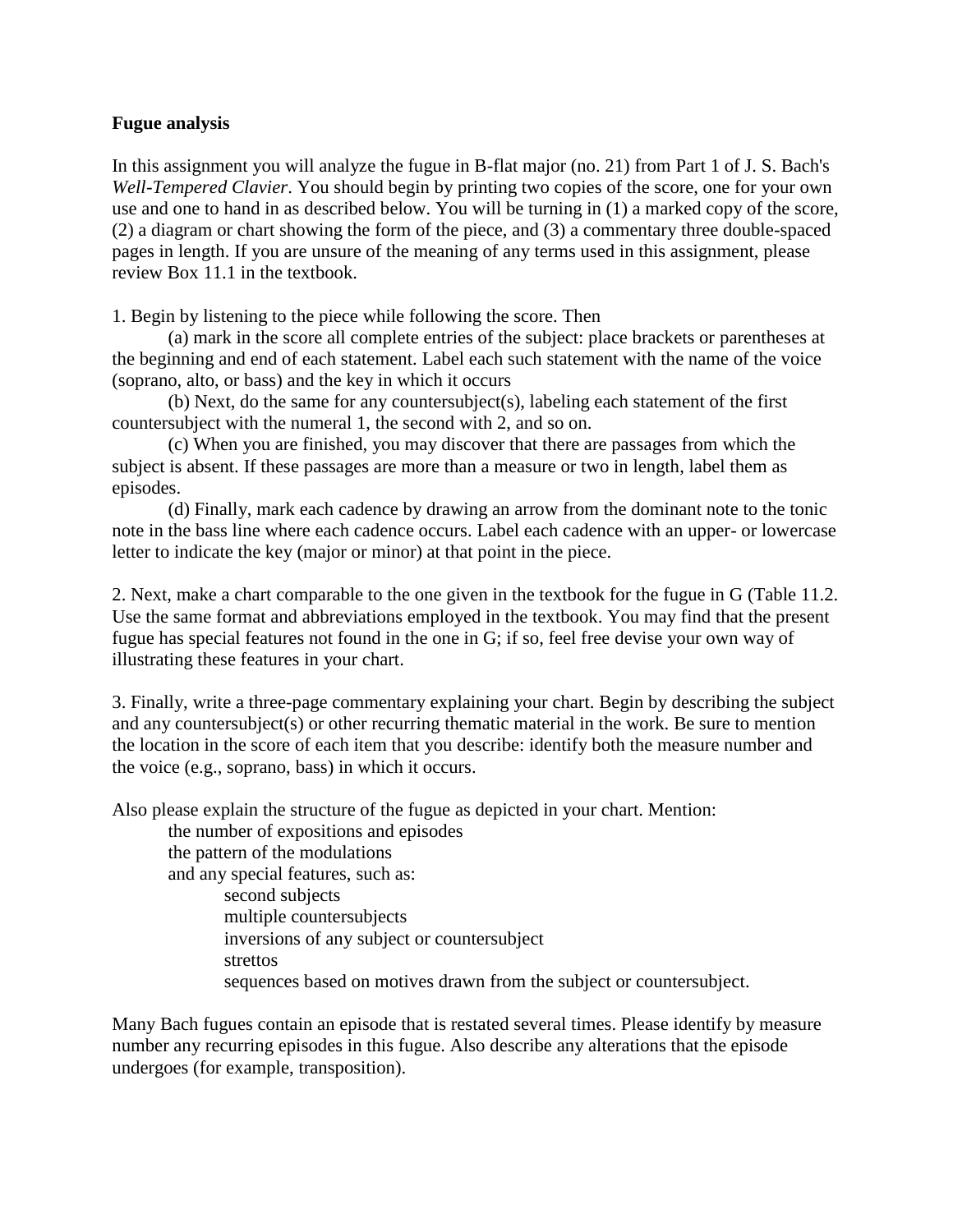## **Concert report**

A "concert report" is based on one major work that you have heard in a live performance. It includes a historical introduction about the work and its composer; an analysis of the music; and a review of the performance. In place of a single major work, such as a cantata or a concerto, you may select a group of shorter compositions performed together. If the work you have chosen is very long, such as an opera, you should select a single portion containing fifteen to twenty-five minutes of music. In an opera or oratorio, a series of scenes containing three or four arias would be appropriate.

You will probably find it helpful to get to know the work *prior* to attending the performance. This means:

get a score and look it over

if reporting on a vocal work, also get the text or libretto (including translation) and read it, as well as any other relevant verbal material (such as a list of characters, or a synopsis)

listen several times to a recording of the work, following the score and libretto (if any).

You will also need to gather information about the work and its composer. The best place to begin is likely to be the *Grove* article about the composer (don't overlook the bibliography and list of works included in most *Grove* articles). You should also look in the bibliography of the textbook for relevant items, starting in the section "Composers and Their Works."

The paper should be between three and five double-spaced pages in length, not counting bibliography, notes, and any music examples. It should include, but not be limited to, the following:

Basic identification and description of the music: full name of the composer complete title of work, including its instrumentation and/or voices date, time, and place of performance; name(s) of performer(s) Background information about the music essential biographical information about the composer essential historical information about the music Analysis of the music identify its genre describe its overall form and the forms of individual movements analyze any special features, great moments, etc. Description and critique of the performance special or unusual aspects of the performance comparison with recording(s), if available what was effective or ineffective, moving or dull (etc.) about the performance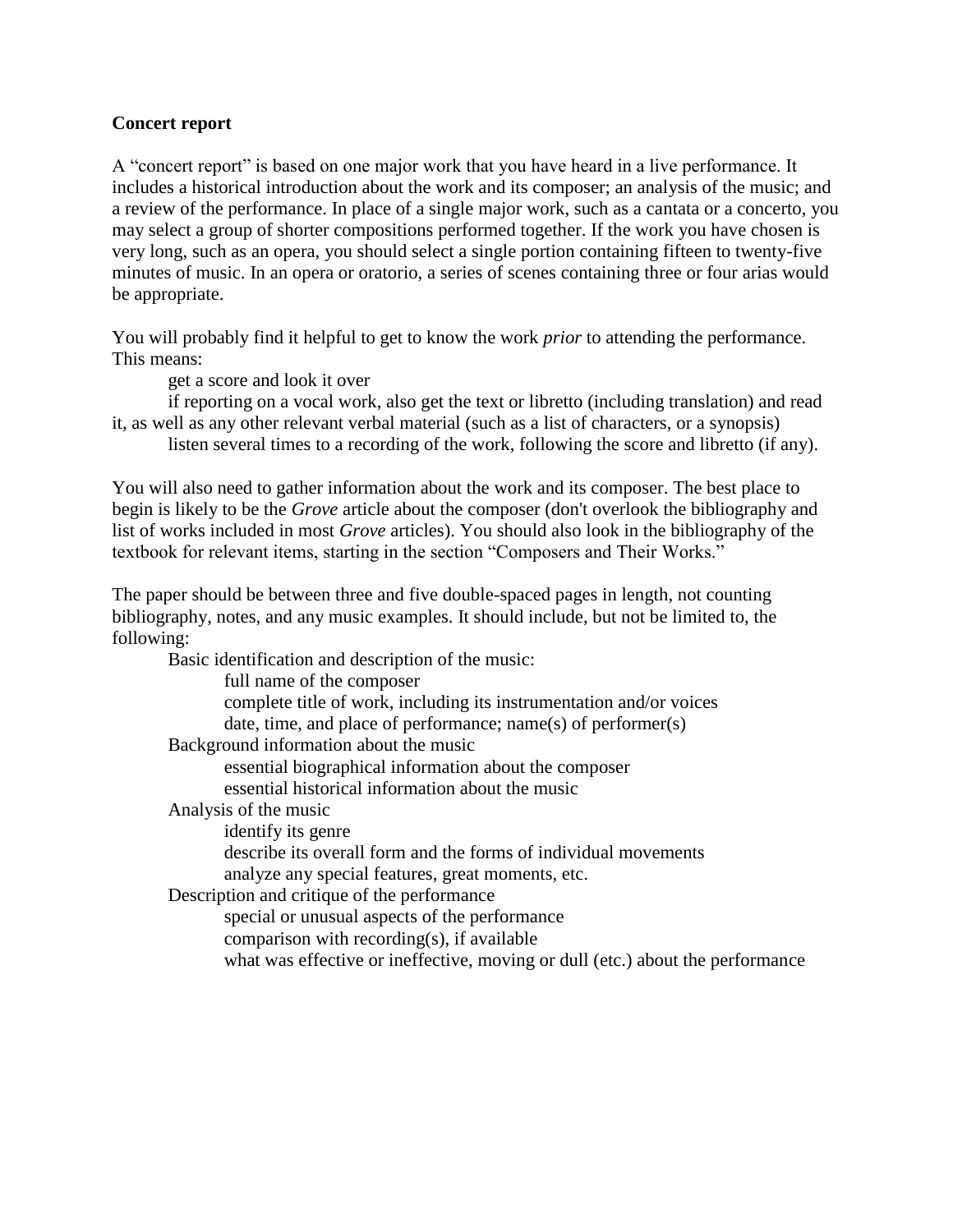## **Comparison of different performances of a work**

Among the major themes of this textbook are the instruments and the historical performance practices used in the music that we have studied. Today, this music is often given in what are often described as historically informed performances, including reconstructions of historical instruments and performance practices. Other performances, especially of music from the later Baroque, continue to employ present-day instruments and approaches to performance.

For this assignment, find two recorded performances of a single work, such as a Bach cantata or a Handel opera. One performance should employ "original," "historical," or "period" instruments and practices; the other should employ a "modern" performance approach. First identify differences between the two performances in objective terms: the instruments used, the numbers and types of performers (including chorus members, if any), any differences in the choice or ordering of movements or sections of the work. Then identify differences in the basic elements of interpretation: the tempo used in each movement; the use or addition of specific ornaments, embellishments, or cadenzas; or the use of dynamics, rubato (variations in tempo), and other expressive devices. In identifying each difference, be sure to refer to specific movements, citing exact vocal or instrumental parts and measure numbers where appropriate.

Finally, consider the overall effect of each performance. Are there differences in the expressive character of the two performances? Is one performance more moving, more dramatic, or more exciting than the other? If there is something that you find unappealing or unsuccessful about one performance, is it possible to explain what the performer(s) had in mind or why they chose to perform the work in that particular way?

Successful completion of this assignment is likely to require that you familiarize yourself with some aspects of historical instruments and performance practices. Basic information on these topics is available in the textbook, in the commentaries to scores in the anthology, and in the readings listed under "Performance Practice and Organology" in the bibliography. Be sure to cite the source of any information that you use on these topics in a properly formatted footnote or endnote.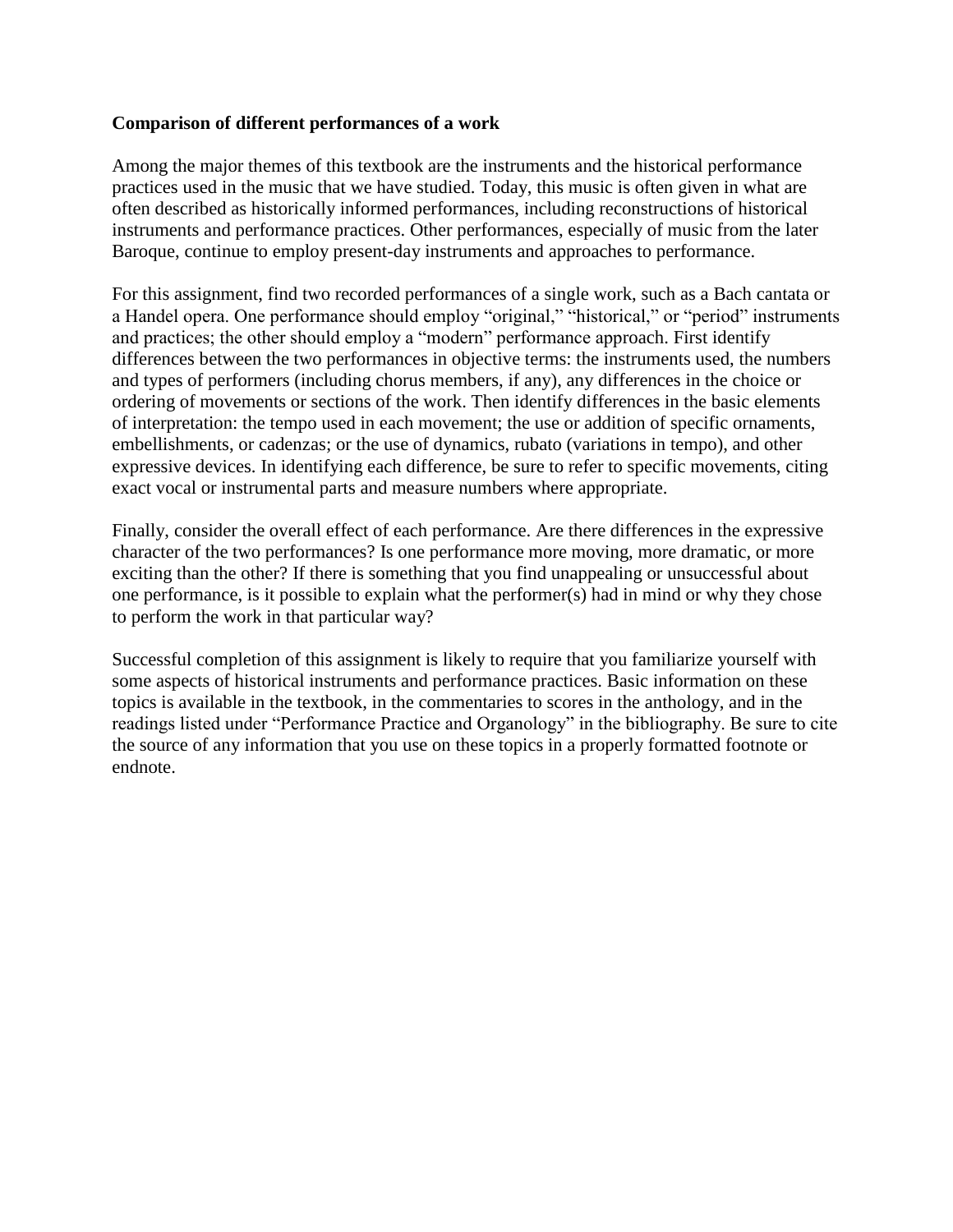## **Performance project**

In this project you will prepare a presentation about any significant Baroque work. The presentation may be either a performance of the work or a brief talk about its performance. Presentations may be by individuals or by groups. Each presentation will be followed by discussion in which any member of the class may contribute.

The work chosen need not be from the syllabus, but it should have been composed between 1600 and 1750. It may be a work you are studying as a performer or as a member of an ensemble. Two or more students may participate together in a presentation; you are encouraged to form groups for this purpose. The work chosen for this project may also be the subject of one of your papers for this course. Information to get you started on this project can be found in many of the commentaries that follow scores in the anthology, and in books listed in the section of the textbook's bibliography headed "Performance Practice and Organology."

What we are looking for is not a perfect performance but rather a presentation showing thoughtful consideration of some of the issues that arise when performing a Baroque work. These issues include (but are not limited to):

finding a reliable edition of the music scoring: choice of instrument(s) and/or type and number of voices choosing an appropriate tempo for each section or movement realizing the figured bass, if any how to realize any ornament signs what unwritten ornaments and embellishments, if any, to add rhythmic conventions appropriate instrumental and vocal techniques (bowing, articulation, vibrato, etc.).

If you choose to include your own performance in your presentation, the latter should consist of:

(1) performance of the work

(2) discussion of specific questions of performance that arose in your study or rehearsal of the work, such as:

how to perform a particular ornament what tempo to use

what instruments or voices to use.

Be prepared to demonstrate alternative solutions to each question. Also, be sure to refer to at least one recording or some written source that illustrates a solution to the problem (many editions include discussions of such matters).

If you choose not to do a performance, please give a verbal presentation in which you identify at least three specific problems or questions concerning the performance of the work. Be sure to include your own suggestions as to how to solve these questions. You will need to illustrate your presentation with examples from a score or selections from a recording of the work (preferably both). It would be especially effective if you could compare different recordings of the work, showing how different performers have dealt with the performance issues that you discuss.

Whether or not your presentation includes a performance, plan on taking a total of fifteen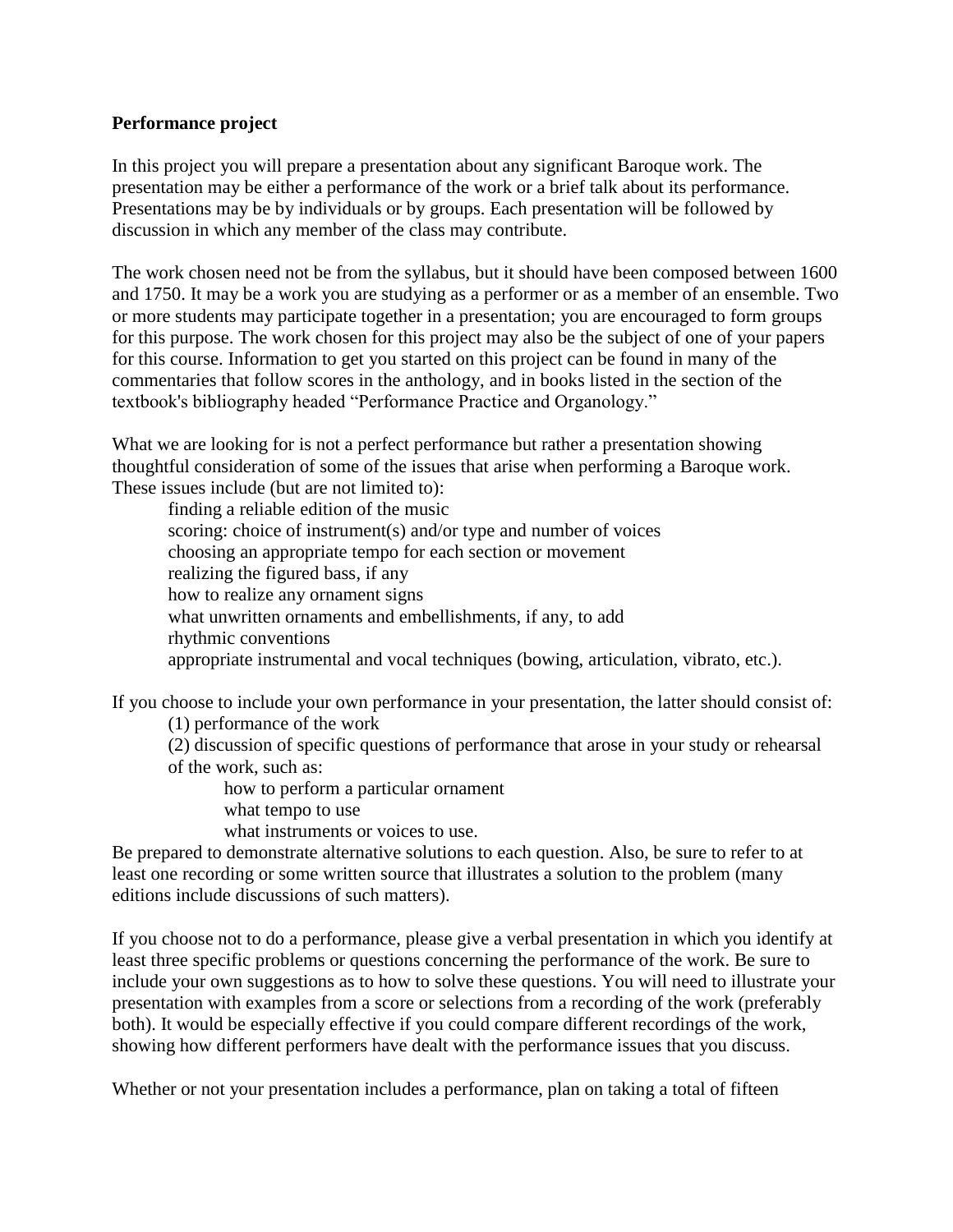minutes to twenty minutes, including the performance (if any). You will need to plan your verbal comments ahead of time, choosing your examples carefully and speaking precisely and to the point. Groups will want to work out ahead of time which individual member addresses which issues. It will help to make an outline of your presentation and distribute it to all group members and to the class!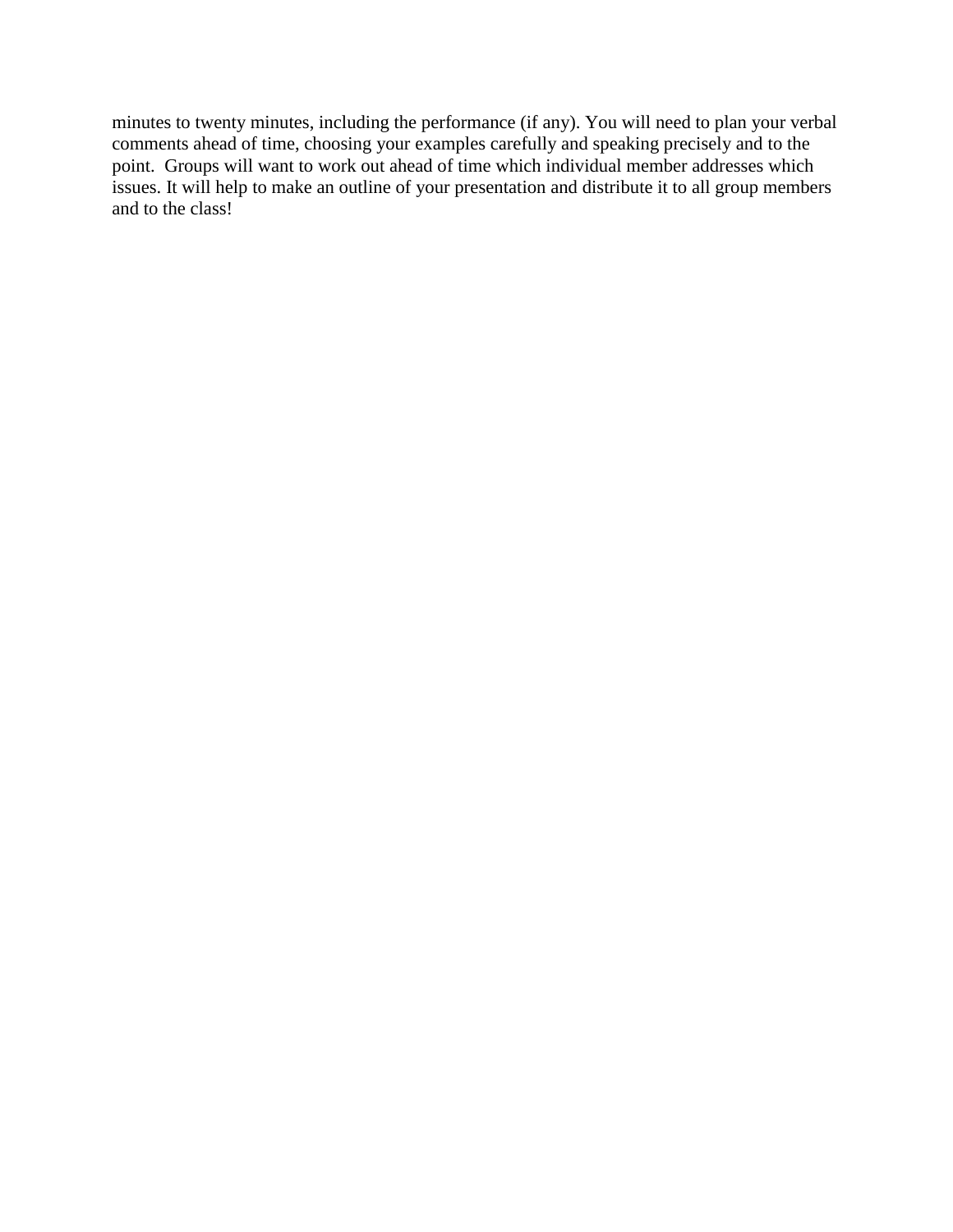### **Gender and Baroque music**

Baroque musicians and their audiences took it for granted that men and women played specified roles in both life and music. Men dominated virtually every institution, public and private. Women composers were rare, and at certain times and places women did not perform publicly.

The study of gender includes examining not only how people's lives were influenced by social constructions of sex, but also how music and other artforms depicted and even defined gender. Within the textbook, Box 5.1 (Women and music) and Box 13.1 (Vivaldi and the Venetian *ospedali*) explore certain aspects of gender and the roles of the sexes in the Baroque. These boxes focus on the roles of women in Baroque Venice, but it would also be possible to consider the ways in which men's lives were defined or represented artistically during the same period, in Italy or elsewhere.

After reading both boxes, write a short research paper of three to five double-spaced pages on some of the historical, biographical, or musical questions listed below. Be sure to read and cite appropriate sources, including those in *Grove* and those listed in the bibliography under "Women in music" and under the names of individual composers.

*Historical questions:* when and where were women most active as composers during the Baroque? as performers? Were they limited to particular types of music? why?

What sort of training did professional male performers and composers typically receive? Could women receive comparable training? if not, how did women such as Strozzi and Jacquet de La Guerre learn their trade?

What views or attitudes did men hold toward women musicians? how did they express those views? why?

*Biographical questions:* focusing on a woman composer or performer other than Strozzi and Jacquet, provide an overview of her life and works. How did her career compare with that of Strozzi or Jacquet? What aspects of her family, training, or place and time of origin account for differences between her life and works and theirs?

*Questions about musical compositions:* Does the music written by women composers in the Baroque reflect their own gender in any way? does any music by men?

How are male and female characters depicted musically in any given dramatic work, such as *Orfeo, Calisto, Armide,* or *Orlando?* Do differences in their musical characterization reflect their gender or do they reflect other aspects of who they are?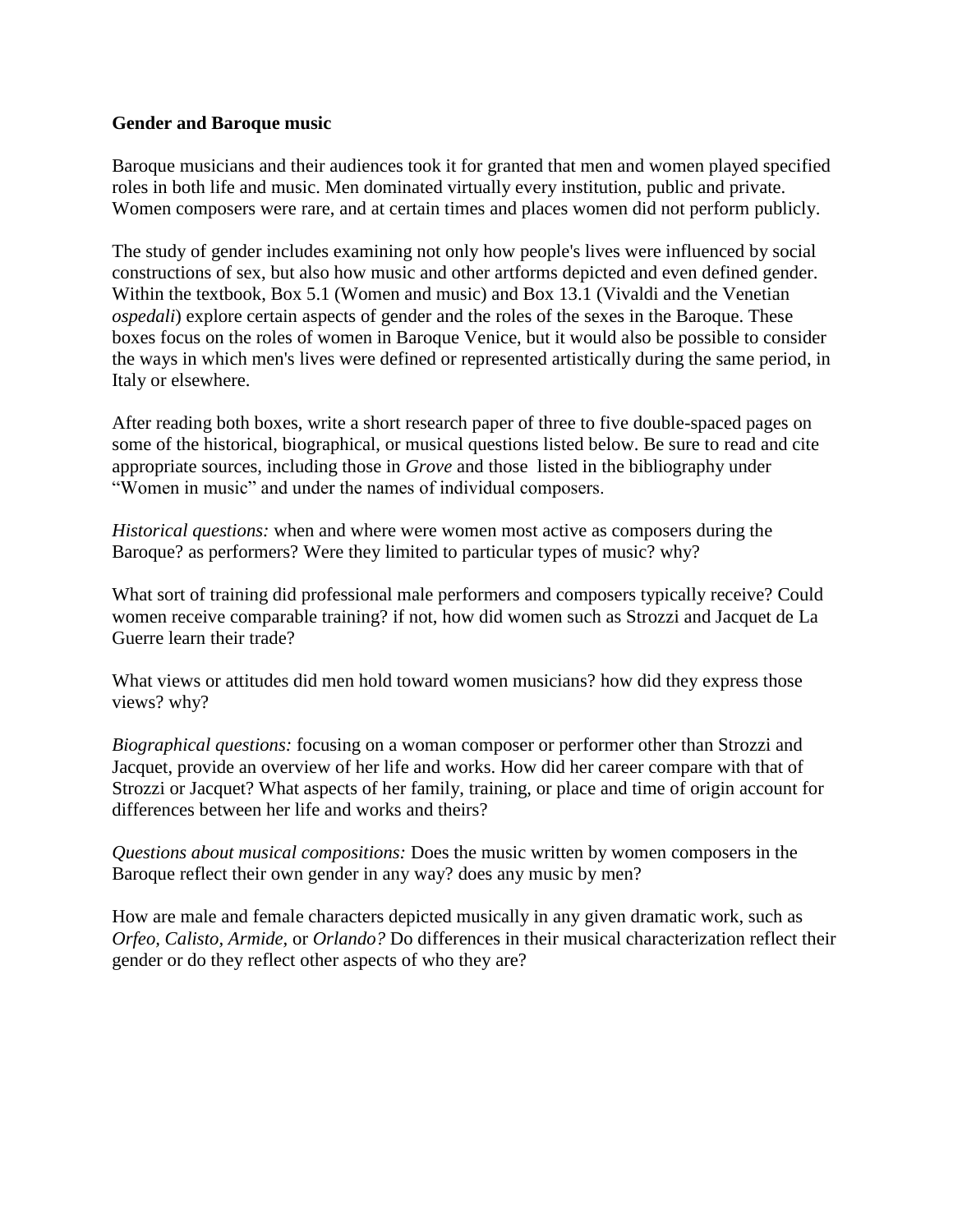# **"Meaning" in Baroque music**

How can music, especially instrumental music, mean anything? To put it another way, what does it mean to say (as one often hears) that a French overture by Lully represents the monarchy of King Louis XIV, or that Couperin depicted himself in his harpsichord piece "La Couperin"?

Such questions are explored in Box 6.3 (French overtures and royalty) and Box 11.2 (Couperin's *Pièces*). Focusing on one or the other topic, write a paper of three to five double-spaced pages that explores the possible ways in which "royalty" or "character" might be represented or depicted in an instrumental composition.

For "royalty," you might begin by identifying three to five examples of French overtures and related pieces. All should contain the persistent dotted rhythm that is the most recognizable feature of the French overture. Some may be from operas or other theatrical works; others may be from purely instrumental compositions (such as the quartet by Telemann mentioned in chapter 14).

First, clearly describe the musical features of each work that identify it as an overture. Then consider possible ways in which each work might have had some association with royalty: is it from a dramatic work that features a king or other noble character? was the work dedicated to a real king or nobleman? was it performed for or by such a person? Also consider the expressive character of the music: is it "noble" in some concrete way? or are there other possible interpretations of what the music means or expresses?

For "character," consider carefully what Couperin claimed in writing about his own *pièces de clavecin.* What exactly could he have meant in saying that his pieces "represent a type of portrait"? He asks to be "excused from explaining" how his musical "ideas" represent a person or a thing, but in this paper you must try to explain just that.

Focusing on a single piece by Couperin, first explain the possible significance of its title, bearing in mind that the latter may have several meanings. Then discuss specific elements of the music that could relate to those meanings: its tempo and meter, individual motives, any recurring rhythmic patterns (especially those that might signify a particular French dance ). Be sure also to identify any changes or surprises that occur in the course of the piece: how might those reflect on the meaning of the title?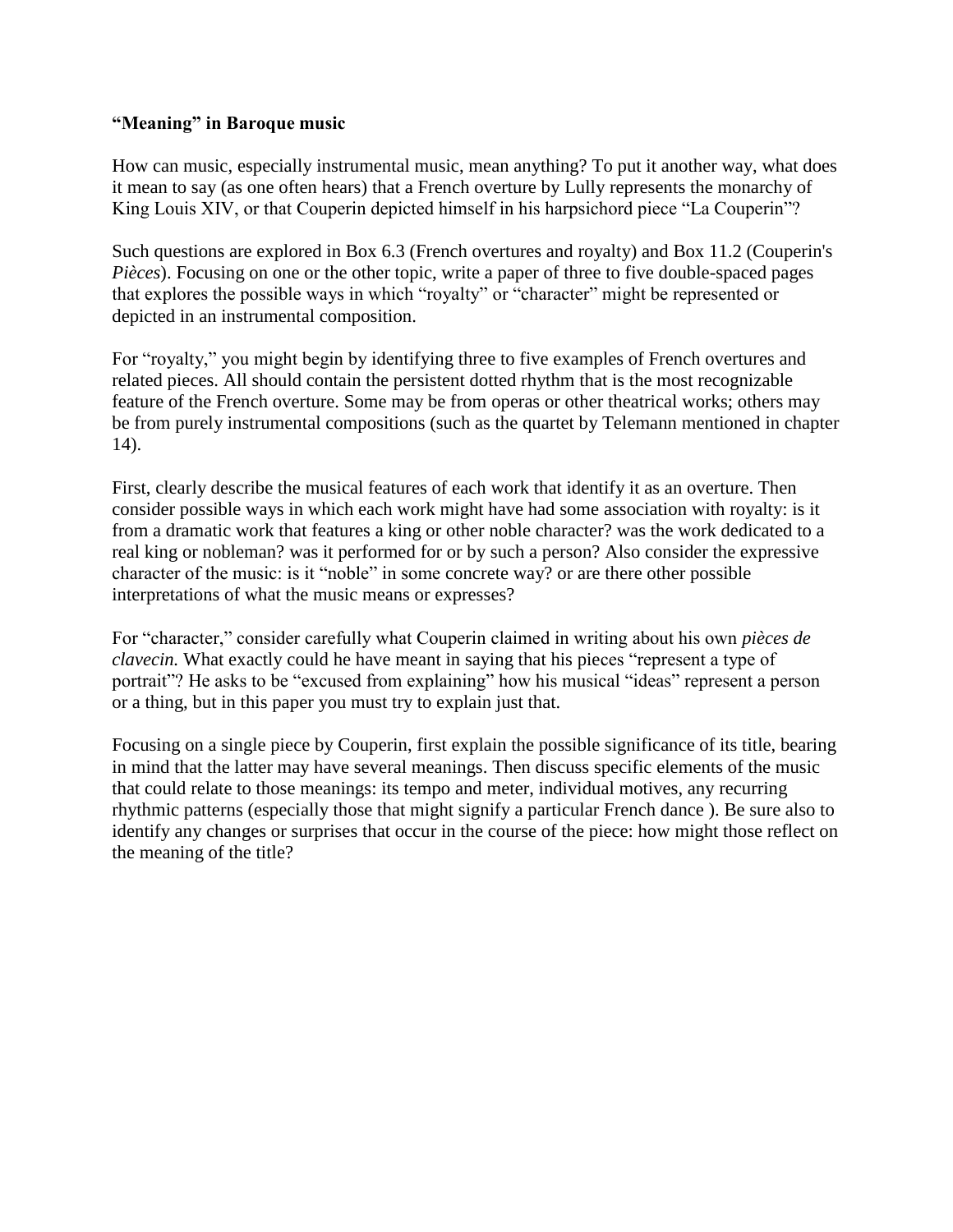# **Castratos**

The castrato phenomenon holds an inevitable fascination today, as it must have done during the Baroque as well. Sexual identity is central to how we perceive ourselves, yet the anomalous gender of the castrato is inherently puzzling. Today we wonder how audiences could have accepted such a person as representing on stage the great heroes of ancient Greek and Roman history. Yet they did, and in Box 8.2 the English writer Charles Burney expresses both his curiosity about castratos in general and his admiration for one castrato singer in particular.

The textbook mentions several other castrato singers as well. Select one of these and write a research paper on that singer and his work (both roles and compositions, if any). You might focus on primarily biographical or primarily musical issues. For information about castratos, look first in *Grove,* which includes articles about a number of castrato singers and composers, and about the castrato phenomenon in general. You might also look in the bibliography under "Baroque vocal technique."

*Biographical issues:* Trace the career of the person, focusing on training, major roles, and compositions (if any). Questions to ask: how was the person's career shaped by his being a castrato? what other musicians did he influence? how was he seen by his contemporaries?

*Musical issues:* What works did this singer perform or compose? In these works (or in contemporary works of a similar type), do the castrato parts differ in any distinct ways from parts for other voice types? What is the range of each part for any particular castrato—understanding "range" in both the literal sense (tessitura) but also in the sense of emotional range and variety of styles or expressive character? If we have any examples of musical embellishments or cadenzas (as we do from Farinelli), how do these alter the original version of the part? do they call for any unusual types of vocal ability or technique?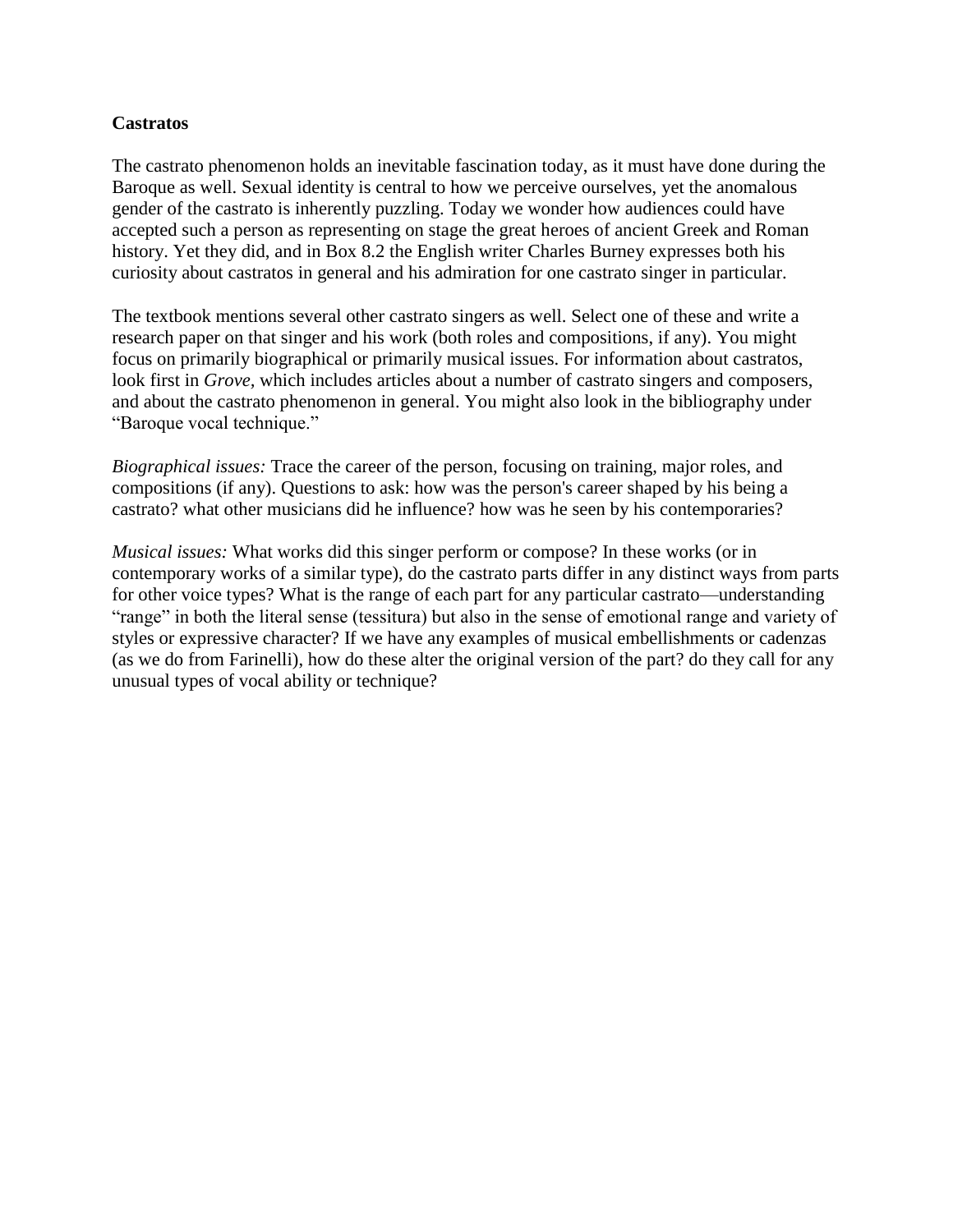# **Colonialism and ethnicity**

By the Baroque era, the major European states held long-established colonies not only in North and South America but in parts of Asia and Africa. Educated Europeans were aware of the great diversity of peoples and cultures around the globe. Yet their views on culture and ethnicity remained narrow by modern standards and were shaped by what we would consider inaccurate stereotypes. Most applied stereotypical views even to themselves, supposing, for example, that the French were cool and calculating whereas a Spaniard was fiery and forthright.

Box 8.7 examines how colonialism and ethnicity are reflected in the "new" entrée (the fourth act) of Rameau's *Les indes galantes.* In this paper, you will examine another work for traces of Baroque views on foreign peoples and cultures. Possible works to examine include:

Lully, *Armide* Rameau, "L'Egiptienne" and the first three entrées of *Les indes galantes* Couperin, *Les nations* (a set of trio sonatas) Vivaldi, *Motezuma* Graun, *Montezuma*

You might begin by identifying the ethnic group or groups represented or depicted in the work. Be sure to explain the political status of the group—whether a European power, an independent non-European nation, or a colonized people. If it is a vocal work, also consider how the group or individual members of the group are described in the text. Are they treated sympathetically? do they reveal good or bad qualities through their words or deeds?

In some cases, the music may incorporate real or imagined elements borrowed from the foreign culture: distinctive rhythmic patterns (especially in dances), unusual melodic or harmonic progressions, special instrumentation. Be sure to identify these. Be on the lookout as well for more subtle ways in which a "foreign" person or group might have been characterized for a particular audience. You may find, however, that the music makes no substantial departure from the composer's normal style—but that too could be significant (if so, explain why!).